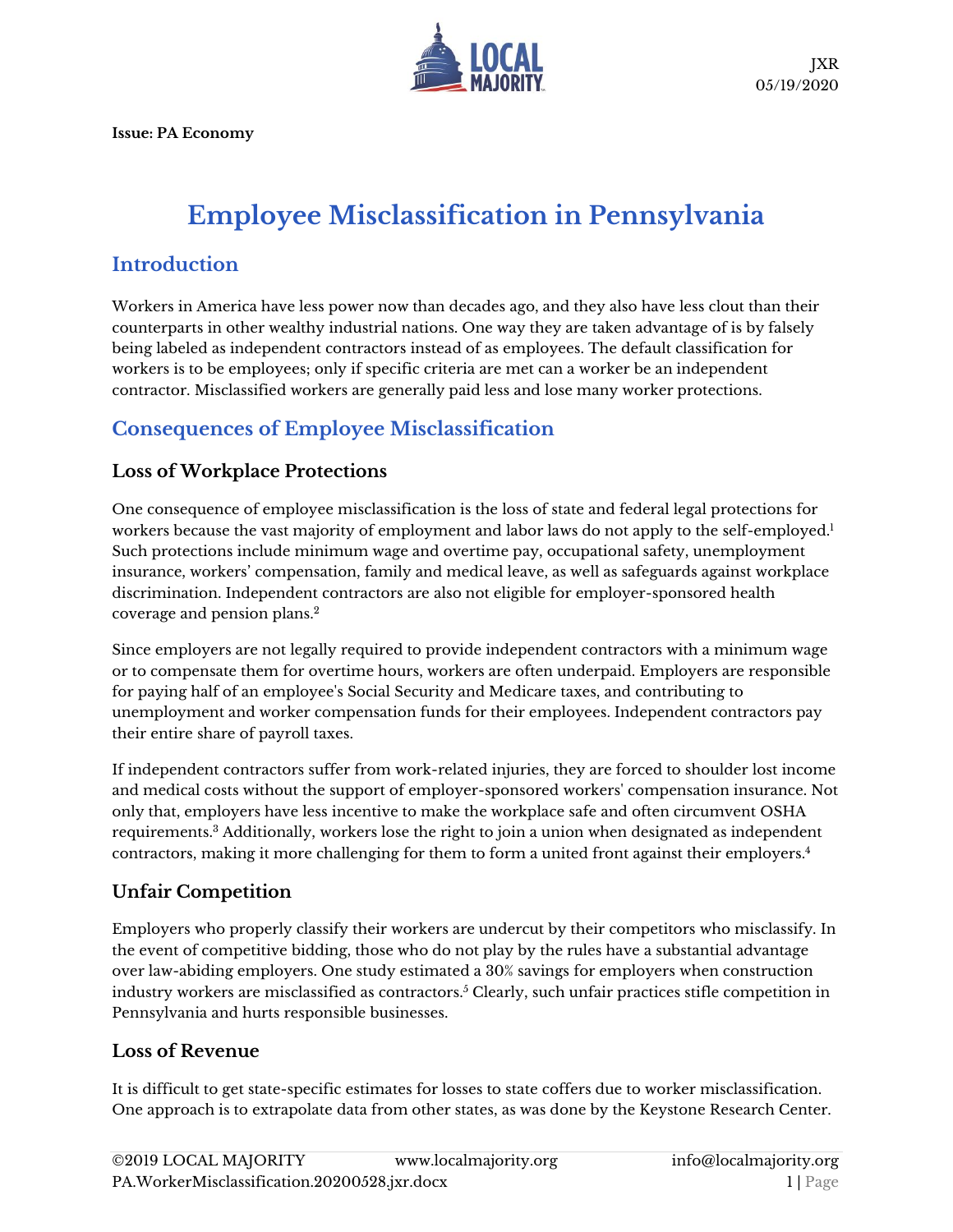

Their report, which pertains just to the construction industry, "uses three of these studies to estimate what Pennsylvania costs would be if scaled up based on the size of the Pennsylvania economy." The costs are as shown in Table 1 below. $^6$  (UC refers to unemployment compensation.)

| Table 1. Projected 2016 Annual Costs of Worker Misclassification (millions of dollars) in Pennsylvania |                 |                           |                               |                      |
|--------------------------------------------------------------------------------------------------------|-----------------|---------------------------|-------------------------------|----------------------|
| <b>Construction Industry Based on Studies in Other States</b>                                          |                 |                           |                               |                      |
| <b>PA Estimated Costs</b>                                                                              | <b>UC Taxes</b> | <b>State Income Taxes</b> | <b>Workers Comp. Premiums</b> | <b>Federal Taxes</b> |
| Based on Illinois 2005                                                                                 | \$11.0          | \$30.3                    | \$28.6                        |                      |
| Based on MN 1999-2002                                                                                  | \$6.1           | \$47.2                    | \$83.4                        | \$199.7              |
| Based on MA 2001-03                                                                                    | \$5.9           | \$15.0                    | \$16.6                        |                      |

Sometimes, misclassified workers are paid completely under-the-table, which makes it easier for employers to avoid paying the minimum wage and overtime. In turn, that leads to state and federal governments losing tax revenue. <sup>7</sup> <sup>8</sup> For information about Wage Theft, please see the Local Majority paper "Wage Theft in Pennsylvania."

# **The Extent of Misclassification**

Hard statistics on the extent of this practice in Pennsvylania and elsewhere are difficult to obtain. Estimates can be made by auditing businesses and unemployment insurance claims, but the percentages of misclassified workers vary because of differing methods of selecting the businesses to be audited. Although the percent of misclassified workers varies dramatically—from 11% to 30% states that use similar selection criteria tend to have similar rates of misclassification.<sup>9</sup>

Research from 2008 found that, overall, 9% of the workforce was misclassified as independent contractors in Pennsylvania.<sup>10</sup> This is on the higher end of the range suggested by more recent work from 2017 that found the percentage of all independent contractors (nationwide)—both *correctly* and incorrectly classified—ranges from about 7 to almost 10%.<sup>11</sup> However, many experts believe the actual rate of misclassification is much higher than estimates. Misclassification tends to be most prevalent in industries with lower wages and higher numbers of immigrant workers. There is also a stronger incentive to misclassify workers in industries where this practice yields more profit. Worker's compensation premiums in the construction field are particularly high because of the dangerous nature of construction jobs.<sup>12</sup> As mentioned previously, construction companies can significantly reduce payroll costs by classifying employees as independent contractors. 13

Other industries where this illegal practice is prevalent are trucking, restaurants, hotels, janitorial services, nail salons, car wash operations and home health care industries. <sup>14</sup> Businesses which have workers in the sharing economy, such as ride services, are coming under scrutiny for their classification of workers as contractors.

# **Who is an employee and who is a contractor?**

Workers are considered to be employees unless the worker meets specific requirements for being an independent contractor. The definition of an employee can be different under state and federal tests, in which case the more restrictive test would be applied. The general IRS criteria is "that an individual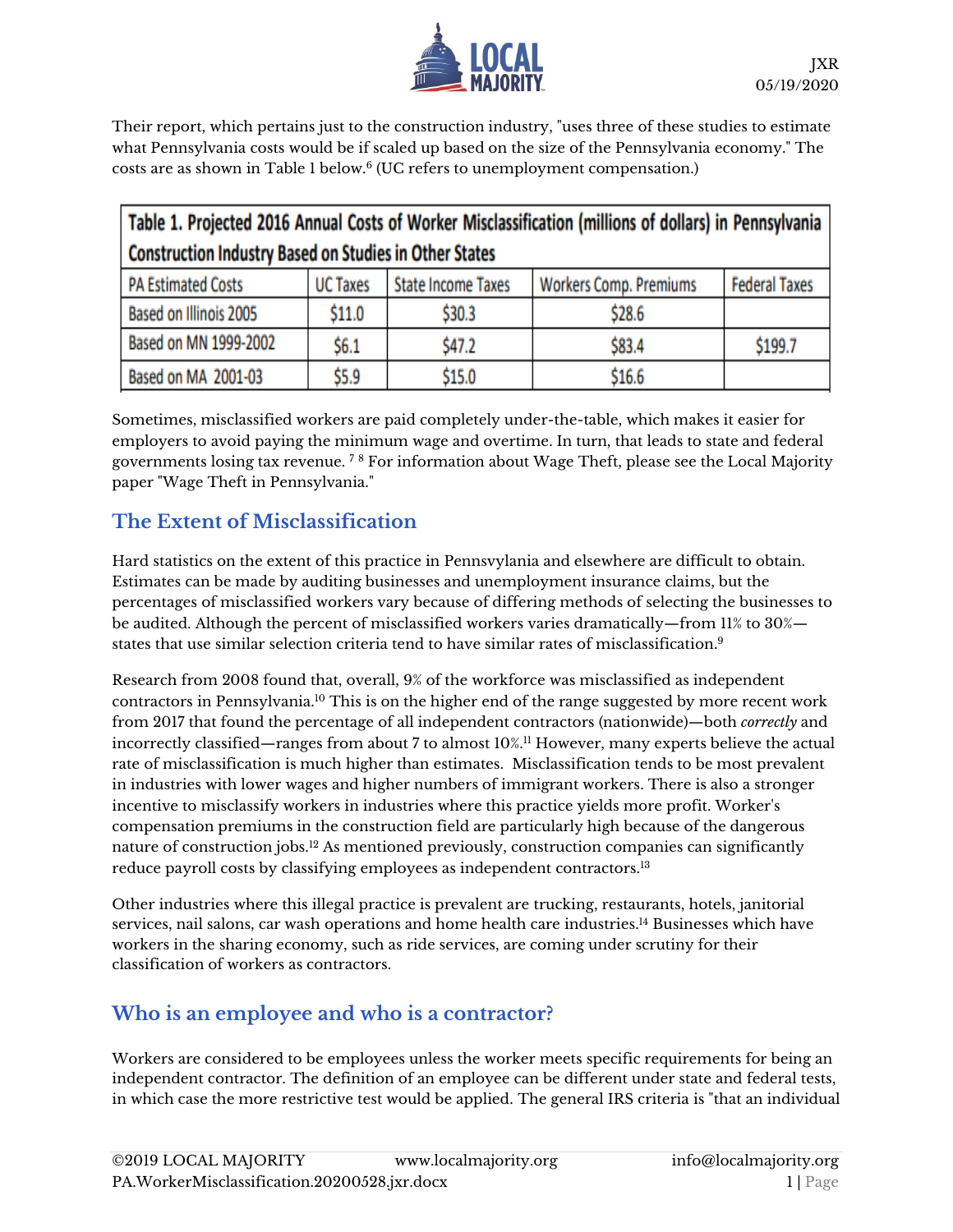

is an independent contractor if the payer has the right to control or direct only the result of the work, not *what* will be done and *how* it will be done."<sup>15</sup>

Over half of the states use the ABC test, which specifies three criteria under which a worker can be considered an independent contractor. Pennsylvania uses only the A and C portions of the test, which are shown below.<sup>16</sup> (The B portion is that the individual performers work outside of the usual course of the business of the hirer.)

> A worker is considered to be an employee unless proven otherwise. To be an independent contractor **both** of the following must be shown to the satisfaction of the department:

- The individual has been and will continue to be free from control or direction over the performance of the services involved, both under the contract of service and in fact, and
- As to such services, the individual is customarily engaged in an independently established trade, occupation, profession or business. https://www.uc.pa.gov/employers-uc-services-uc-tax/covered/Pages/Employee-or-Independent-Contractor.  $\frac{aspx}{aspx}$

Employers in the construction industry in Pennsylvania must also abide by the Construction Workplace Misclassification Act (Act 72). This law, passed in 2011, expressly prohibits the misclassification of construction workers. Its provisions are below.

> If an individual performs services in the construction industry, the Construction Workplace Misclassification Act (Act 72), imposes additional criteria that must be met for the individual to be recognized as an independent contractor. Under Act 72, all of the following requirements must be satisfied:

- The individual has a written contract to perform the services,
- The individual is free from control or direction over the  $\bullet$ performance of the services involved both under the contract of service and in fact, and
- As to such services, the individual is customarily engaged in an independently established trade, occupation, profession or business.

https://www.uc.pa.gov/employers-uc-services-uc-tax/covered/Pages/Employee-or-Independent-Contractor.aspx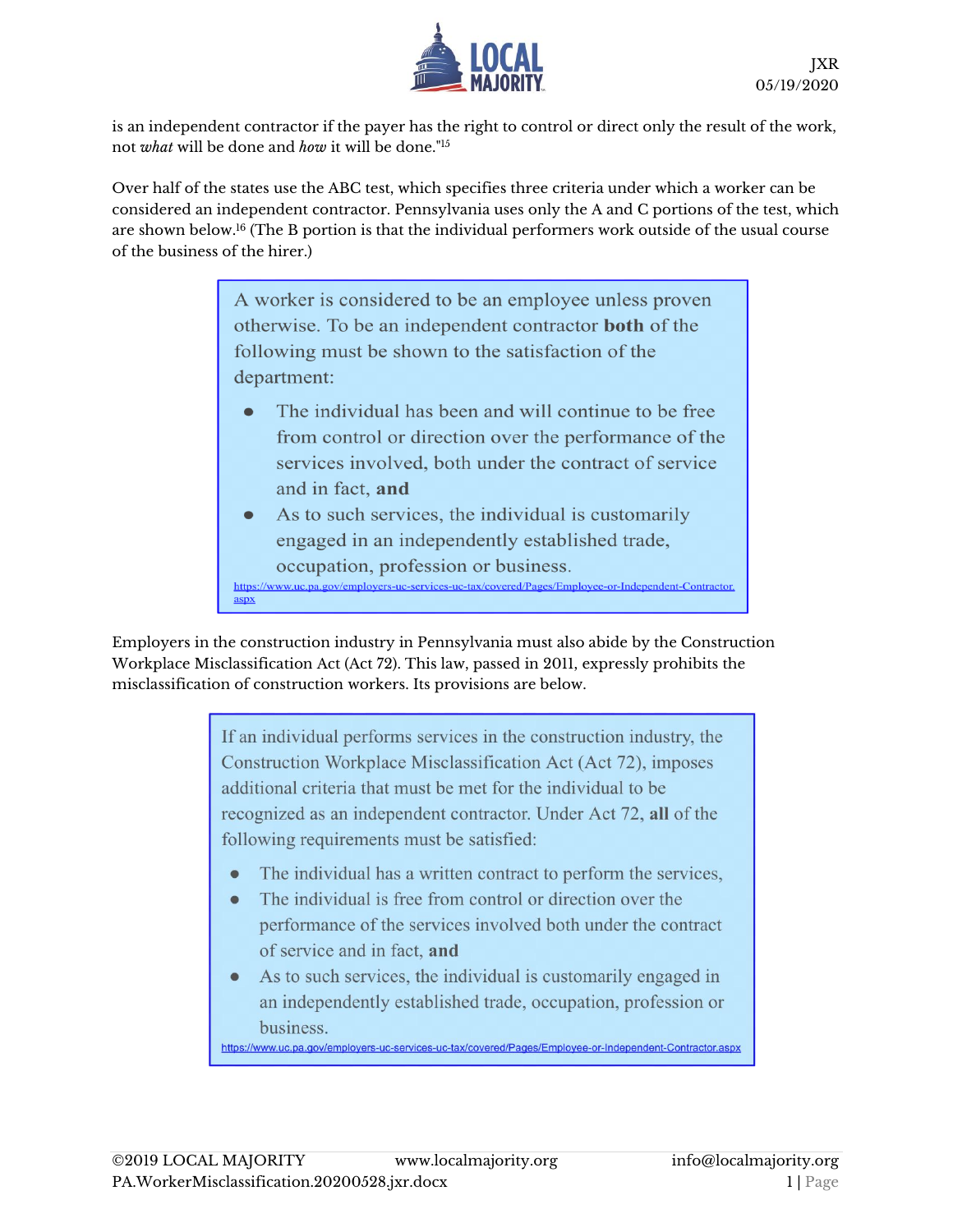

# **Compliance and Enforcement**

To enforce labor laws, the state must have a way to find those employers who are thwarting the laws. The graphic below shows how violations in the construction industry are found. Investigations are often instigated by complaints not just from workers but also from unions and worker centers. Industries which generate the most complaints aren't necessarily those where the practice is most widespread, which can make it challenging to find businesses engaging in misclassification. More pro-active approaches include on-site audits and auditing unemployment insurance claims.<sup>17</sup> States are often constrained by limited resources.

> There are three mechanisms for finding alleged Act 72 violations: 1) complaints filed with the Bureau of Labor Law Compliance, 2) findings made during construction job site visits, and 3) referrals from other agencies, such as the Office of Unemployment **Compensation Tax Services** https://www.dli.pa.gov/Individuals/Labor-Management-Relations/llc/act72/Document s/2019%20Act%2072%20Report-final.pdf

Although Pennsylvania collected over half a million dollars in fines from around 160 businesses in 2019, the penalities are not high enough to serve as a deterrent.<sup>18</sup> A first violation results in a fine of \$1000, while subsequent violations carry a fine of \$2500.<sup>19</sup>

In Pennsylvania, the process specified in Act 72 to initiate a stop work order is so unwieldly that no job site had received a stop-work order as of the end of 2019.<sup>20</sup> The steps necessary to shut down a job site are shown in the graphic below. In contrast, when Connecticut inspectors do an on-site audit, they have the capability to immediately issue a stop-work order. Businesses quickly comply so as to be able to get back to work.<sup>21</sup>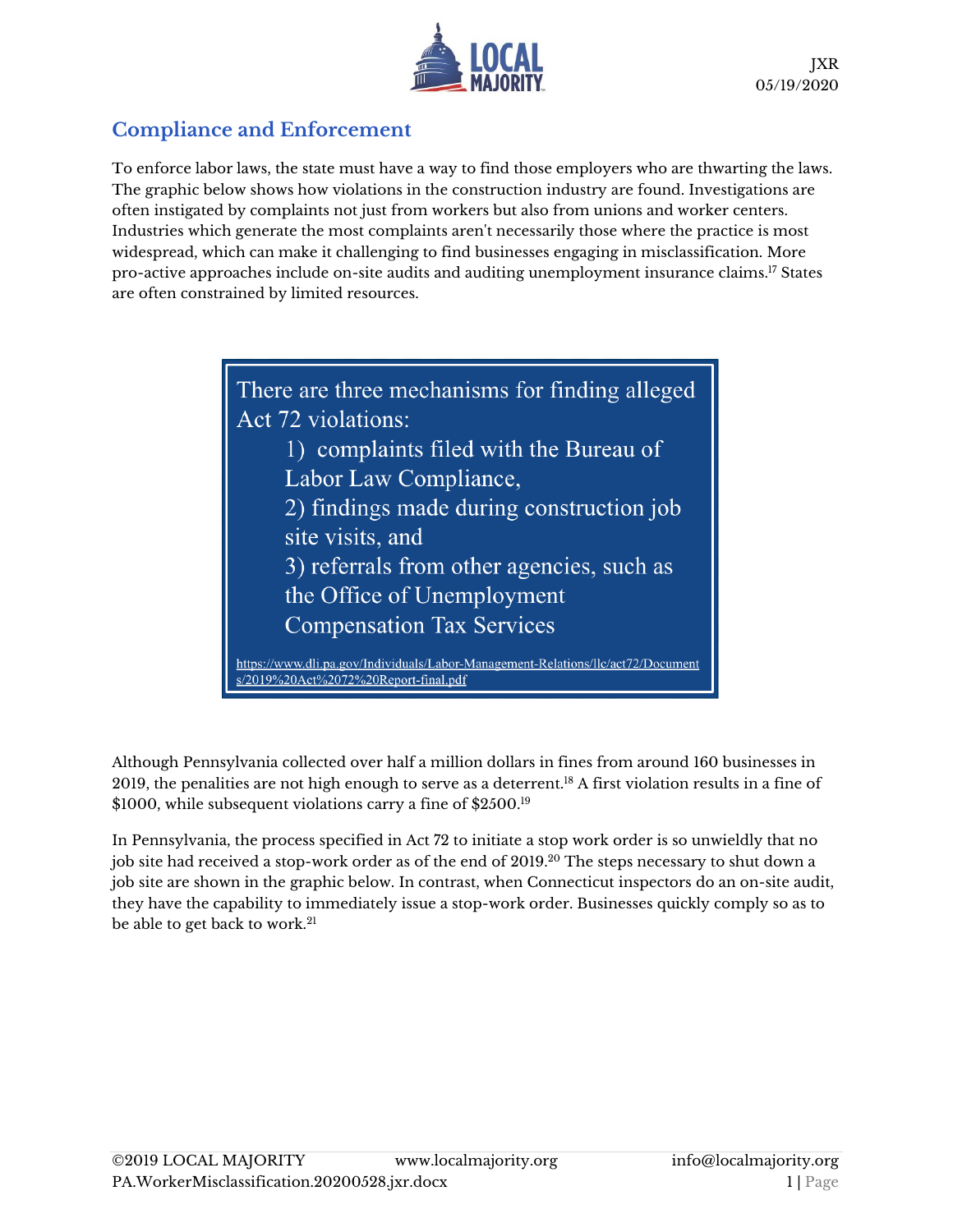

## Shut-Down Orders under Act 72

The process for the Secretary of Labor  $\&$  Industry to shut down a job site is as follows: (1) the Department of Labor  $\&$  Industry must receive information that there is a potential violation; (2) the Bureau of Labor Law Compliance must conduct an investigation into the allegation; (3) the Department of Labor  $\&$  Industry must issue an administrative Order to Show Cause; (4) the employer is afforded 20 days to file an answer in writing: (5) the employer is then provided notice and a hearing is conducted; (6) if evidence presented at the hearing establishes the finding of a violation, the Secretary of Labor  $&$  Industry must petition a court of competent jurisdiction for an Order; and (7) the employer must be served the Order so it may take effect. https://www.dli.pa.gov/Individuals/Labor-Management-Relations/llc/act72/Documents/2019%20Act%2072%20Reportfinal.pdf

Cross-agency and cross-state coordination has been useful in indentifying employers who break labor laws. In 2019, labor departments in Pennsylvania, New Jersey and Delaware agreed to share information and coordinate their enforcement efforts.<sup>22</sup>

Among the recommendations in a comprehensive study done by the Labor and Worklife Program at Harvard Law School are:<sup>23</sup>

- liability in cases of multiple sub-contractors should go up several levels to the general contractor
- individuals, and not just businesses, should be liable

### **Conclusion**

Worker misclassification is a widespread problem that harms workers, compliant businesses and the revenue streams of government. Unfortunately, under the current administration in Washington, the will to enforce labor laws has diminished. Thus, it is more important than ever for states to protect their workers, receive the funds owed and ensure that all businesses are following the rules.

<sup>1</sup> [https://www.dol.gov/whd/workers/Misclassification/misclassification-facts.pdf](about:blank)

<sup>2</sup> [https://www.nelp.org/wp-content/uploads/Policy-Brief-Independent-Contractor-vs-Employee.pdf](about:blank)

<sup>3</sup> [https://www.osha.gov/Publications/inequality\\_michaels\\_june2015.pdf](about:blank)

<sup>4</sup> [https://dpeaflcio.org/programs-publications/issue-fact-sheets/misclassification-of-employees-as-independent](about:blank#_edn29)[contractors/#\\_edn29](about:blank#_edn29)

<sup>5</sup> [https://www.keystoneresearch.org/sites/default/files/KRC%20Illegal%20Labor%20Con%20Final.pdf](about:blank)

<sup>6</sup> [https://www.keystoneresearch.org/sites/default/files/KRC%20Illegal%20Labor%20Con%20Final.pdf](about:blank)

<sup>7</sup> [https://www.gao.gov/new.items/d06656.pdf](about:blank)